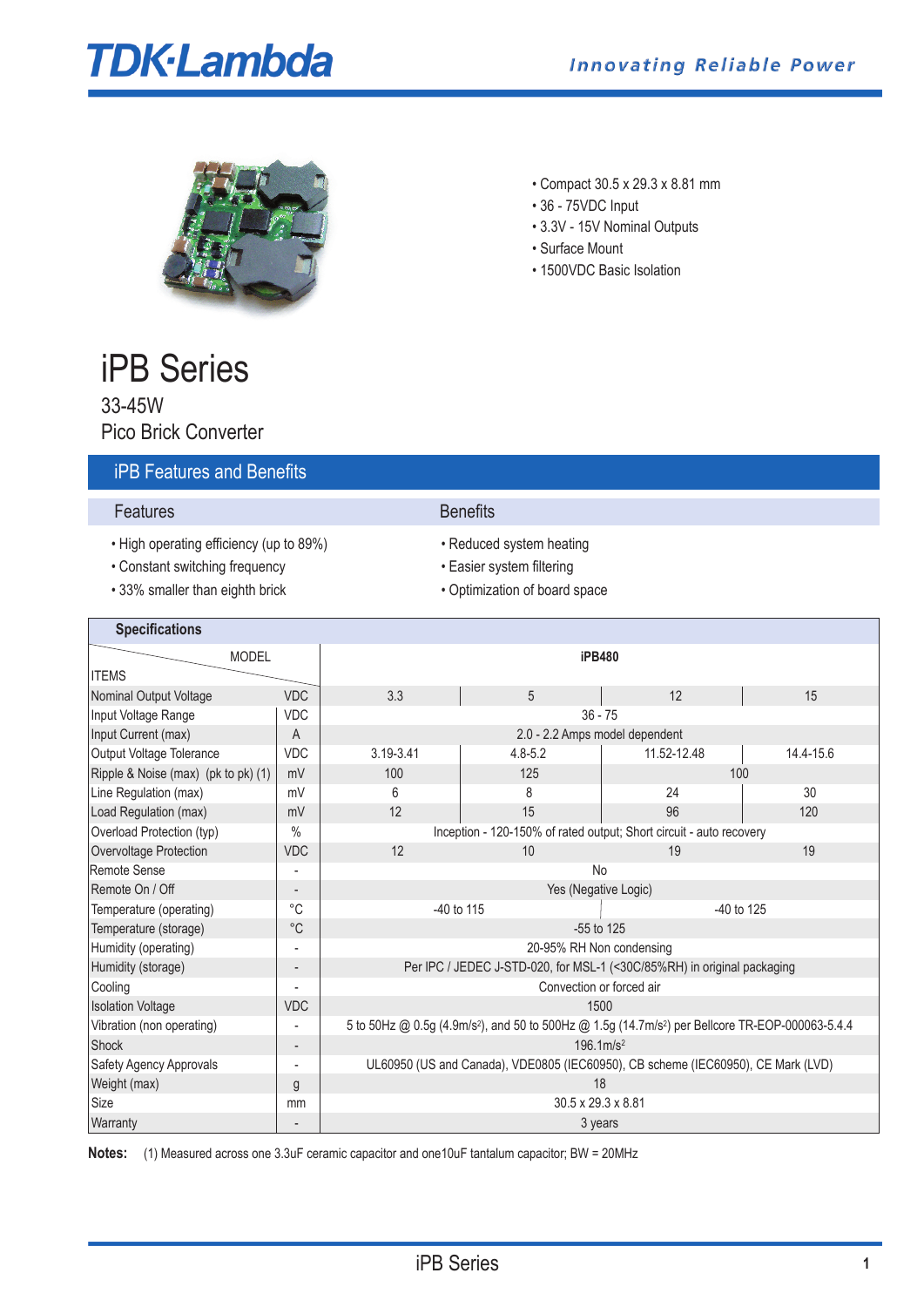

| <b>Model Selector</b> |                       |                            |                   |                                 |                                       |
|-----------------------|-----------------------|----------------------------|-------------------|---------------------------------|---------------------------------------|
| <b>Model</b>          | <b>Voltage</b><br>(V) | <b>Adjust</b><br>Range (V) | Max.<br>Curr. (A) | <b>Max. Output</b><br>Power (W) | <b>Efficiency at</b><br>Full Load (%) |
| iPB48010A033V-001-R   | 3.3                   | $2.97 - 3.46$              | 10                | 33                              | 88                                    |
| iPB48007A050V-001-R   | 5                     | $4.5 - 5.5$                |                   | 35                              | 89                                    |
| iPB48004A120V-001-R   | 12                    | $10.8 - 13.2$              | 3.5               | 42                              | 88                                    |
| iPB48003A150V-001-R   | 15                    | $13.5 - 16.5$              | 2.75              | 41                              | 87                                    |

# **Recommended Footprint (Top View)**



| <b>PIN Assignments</b> |                  |  |  |  |
|------------------------|------------------|--|--|--|
| $Pin^*$                | <b>Function</b>  |  |  |  |
| 1                      | Vout $(+)$       |  |  |  |
| 2                      | Vout $(-)$       |  |  |  |
| 3                      | <b>Vout Trim</b> |  |  |  |
|                        | On / Off         |  |  |  |
| 5                      | Vin $(-)$        |  |  |  |
| Բ                      | Vin $(+)$        |  |  |  |